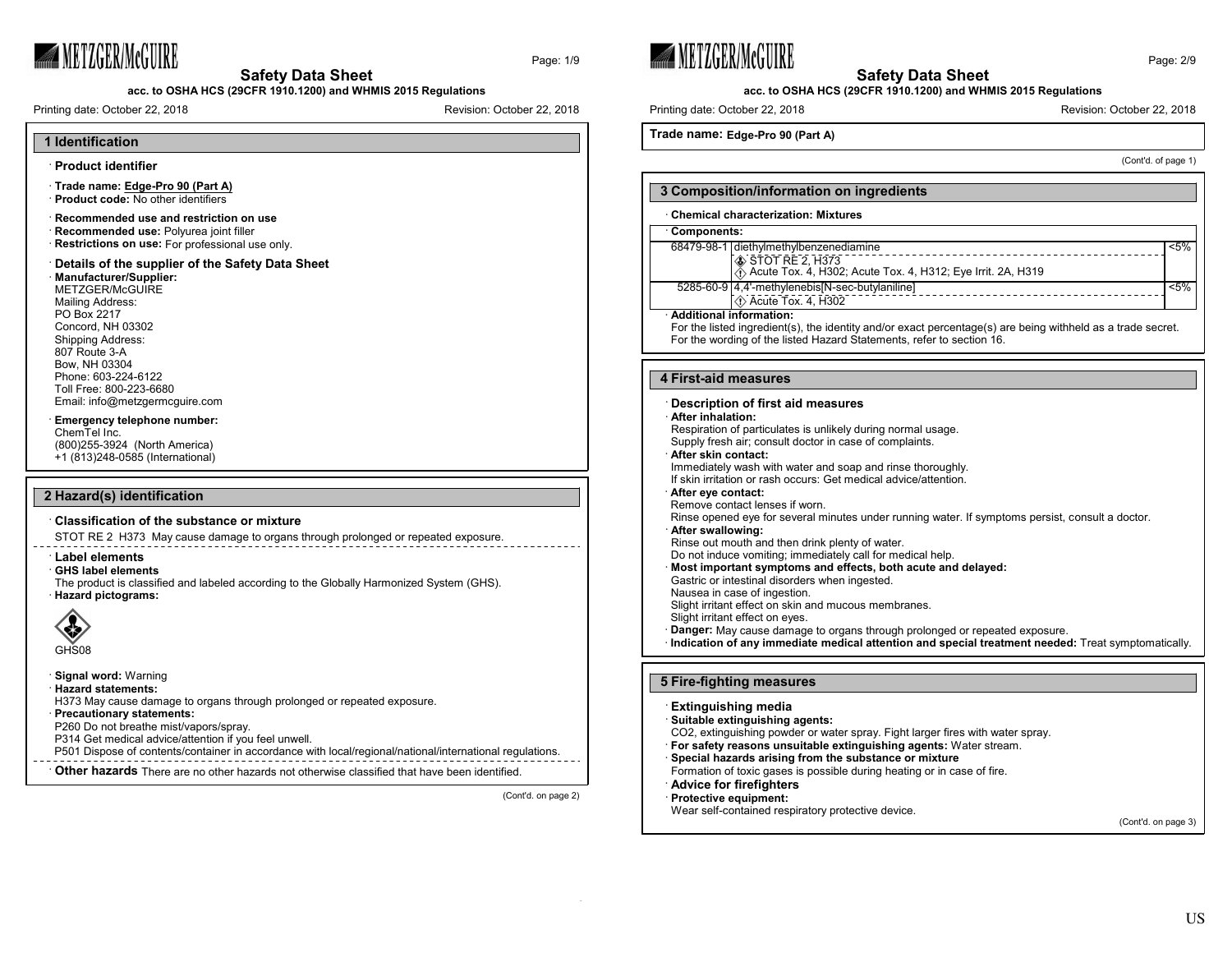

**acc. to OSHA HCS (29CFR 1910.1200) and WHMIS 2015 Regulations**

Printing date: October 22, 2018 **Revision: October 22, 2018** Revision: October 22, 2018

## **Trade name: Edge-Pro 90 (Part A)**

(Cont'd. of page 2)

Page: 3/9

Wear fully protective suit. · **Additional information:**

Use large quantities of foam as it is partially destroyed by the product. Cool endangered product with water spray.

#### **6 Accidental release measures**

#### · **Personal precautions, protective equipment and emergency procedures**

Use personal protective equipment as required.

For large spills, use respiratory protective device against the effects of fumes/dust/aerosol. Ensure adequate ventilation.

#### · **Environmental precautions**

Do not allow to enter sewers/ surface or ground water.

Inform respective authorities in case of seepage into water course or sewage system.

## · **Methods and material for containment and cleaning up**

Absorb with liquid-binding material (sand, diatomite, acid binders, universal binders, sawdust). Send for recovery or disposal in suitable receptacles.

#### **Reference to other sections**

See Section 7 for information on safe handling. See Section 8 for information on personal protection equipment. See Section 13 for disposal information.

#### **7 Handling and storage**

#### · **Handling**

· **Precautions for safe handling:** Use only in well ventilated areas. Avoid splashes or spray in enclosed areas. Keep out of reach of children. Avoid contact with the eyes and skin.

## · **Conditions for safe storage, including any incompatibilities** · **Requirements to be met by storerooms and receptacles:**

Store in cool, dry conditions in well sealed receptacles. Avoid storage near extreme heat, ignition sources or open flame.

· **Information about storage in one common storage facility:**

Store away from foodstuffs.

Store away from oxidizing agents.

**Specific end use(s)** No relevant information available.

#### **8 Exposure controls/personal protection**

#### · **Control parameters**

#### · **Components with limit values that require monitoring at the workplace:**

The product does not contain any relevant quantities of materials with critical values that have to be monitored at the workplace.

· **Exposure controls**

(Cont'd. on page 4)







## **acc. to OSHA HCS (29CFR 1910.1200) and WHMIS 2015 Regulations**

Printing date: October 22, 2018 **Revision: Printing date: October 22, 2018** Revision: October 22, 2018

**Trade name: Edge-Pro 90 (Part A)**



| : Odor threshold:                                                         | Not determined.                                         |                     |
|---------------------------------------------------------------------------|---------------------------------------------------------|---------------------|
| pH-value:<br>Melting point/Melting range:<br>Boiling point/Boiling range: | Not determined.<br>Not determined.<br>>200 °C (>392 °F) |                     |
| · Flash point:                                                            | >150 °C (>302 °F)                                       |                     |
| · Flammability (solid, gaseous):                                          | Not applicable.                                         |                     |
| Auto-ignition temperature:                                                | Not determined.                                         |                     |
| Decomposition temperature:                                                | Not determined.                                         |                     |
| Danger of explosion:                                                      | Product does not present an explosion hazard.           |                     |
| <b>Explosion limits</b><br>Lower:<br>Upper:                               | Not determined.<br>Not determined.                      |                     |
|                                                                           |                                                         | (Cont'd. on page 5) |

Page: 4/9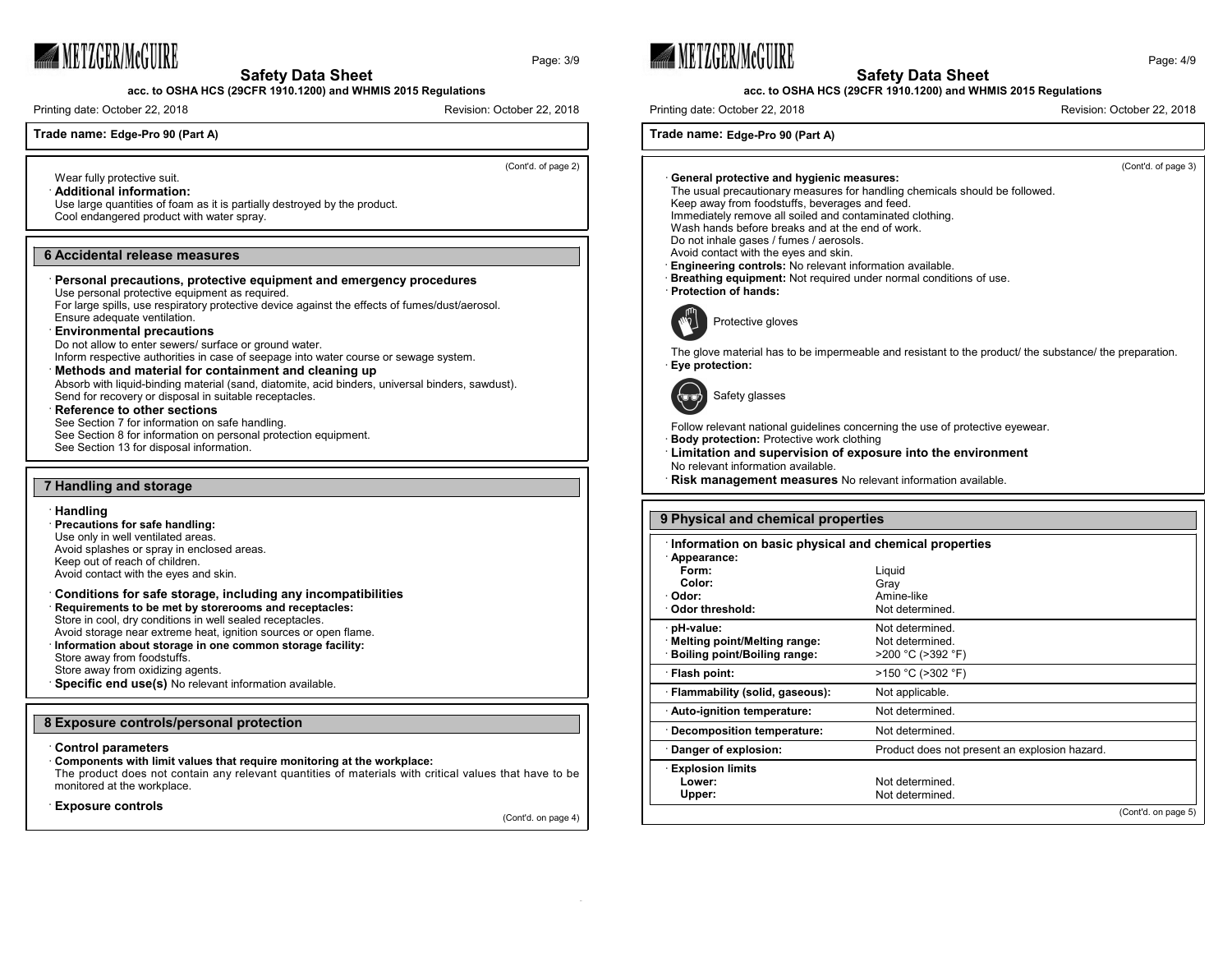

Page: 5/9

**acc. to OSHA HCS (29CFR 1910.1200) and WHMIS 2015 Regulations**

Printing date: October 22, 2018 **Revision: October 22, 2018** Revision: October 22, 2018

## **Trade name: Edge-Pro 90 (Part A)**

|                                                            |                                    | (Cont'd. of page 4) |
|------------------------------------------------------------|------------------------------------|---------------------|
| Oxidizing properties:                                      | Non-oxidizing.                     |                     |
| Vapor pressure:                                            | Not determined.                    |                     |
| · Density:                                                 |                                    |                     |
| <b>Relative density:</b>                                   | 1.03 $q/cm^3$ (8.6 lbs/gal)        |                     |
| Vapor density:                                             | Not determined                     |                     |
| <b>Evaporation rate:</b>                                   | Not determined.                    |                     |
| · Solubility in / Miscibility with                         |                                    |                     |
| Water:                                                     | Slightly soluble.                  |                     |
| · Partition coefficient (n-octanol/water): Not determined. |                                    |                     |
| <b>Viscosity</b>                                           |                                    |                     |
| Dynamic:                                                   | Not determined                     |                     |
| Kinematic:                                                 | Not determined.                    |                     |
| Other information                                          | No relevant information available. |                     |

## **10 Stability and reactivity**

- **Reactivity:** No relevant information available.
- · **Chemical stability:** Stable under normal temperatures and pressures. · **Thermal decomposition / conditions to be avoided:**
- No decomposition if used and stored according to specifications.
- · **Possibility of hazardous reactions**
- Toxic fumes may be released if heated above the decomposition point. Reacts with catalysts, oxidizing agents and strong alkali. Reacts with strong acids.
- · **Conditions to avoid**
- Moisture.

Excessive heat.

- **Incompatible materials** Oxidizers, strong bases, strong acids
- · **Hazardous decomposition products**
- Carbon monoxide and carbon dioxide
- Nitrogen oxides (NOx)

### **11 Toxicological information**

#### · **Information on toxicological effects**

· **Acute toxicity:** Based on available data, the classification criteria are not met.

· **LD/LC50 values that are relevant for classification:**

#### **68479-98-1 diethylmethylbenzenediamine**

Oral LD50 738 mg/kg (rat)

Dermal LD50 >2000 mg/kg (rat)

#### · **Primary irritant effect:**

· **On the skin:** Based on available data, the classification criteria are not met.

· **On the eye:** Based on available data, the classification criteria are not met.

(Cont'd. on page 6)







#### **acc. to OSHA HCS (29CFR 1910.1200) and WHMIS 2015 Regulations**

Printing date: October 22, 2018 **Revision: Printing date: October 22, 2018** Revision: October 22, 2018

## **Trade name: Edge-Pro 90 (Part A)**

(Cont'd. of page 5) · **Sensitization:** Based on available data, the classification criteria are not met. **IARC (International Agency for Research on Cancer):** None of the ingredients are listed. · **NTP (National Toxicology Program):** None of the ingredients are listed. · **OSHA-Ca (Occupational Safety & Health Administration):** None of the ingredients are listed. · **Probable route(s) of exposure:** Ingestion. Inhalation. Eye contact. Skin contact. Germ cell mutagenicity: Based on available data, the classification criteria are not met. · **Carcinogenicity:** Based on available data, the classification criteria are not met. · **Reproductive toxicity:** Based on available data, the classification criteria are not met. · **STOT-single exposure:** Based on available data, the classification criteria are not met. · **STOT-repeated exposure:** May cause damage to organs through prolonged or repeated exposure. · **Aspiration hazard:** Based on available data, the classification criteria are not met. **12 Ecological information** · **Toxicity** · **Aquatic toxicity** No relevant information available.

- 
- Persistence and degradability No relevant information available.
- · **Bioaccumulative potential:** No relevant information available.
- · **Mobility in soil:** No relevant information available.
- · **Additional ecological information**
- · **General notes:**

Do not allow undiluted product or large quantities of it to reach ground water, water course or sewage system.

- · **Results of PBT and vPvB assessment**
- · **PBT:** Not applicable.
- · **vPvB:** Not applicable.

· **Other adverse effects** No relevant information available.

## **13 Disposal considerations**

## · **Waste treatment methods**

#### · **Recommendation:**

The user of this material has the responsibility to dispose of unused material, residues and containers in compliance with all relevant local, state and federal laws and regulations regarding treatment, storage and disposal for hazardous and nonhazardous wastes.

#### · **Uncleaned packagings**

**Recommendation:** Disposal must be made according to official regulations.

(Cont'd. on page 7)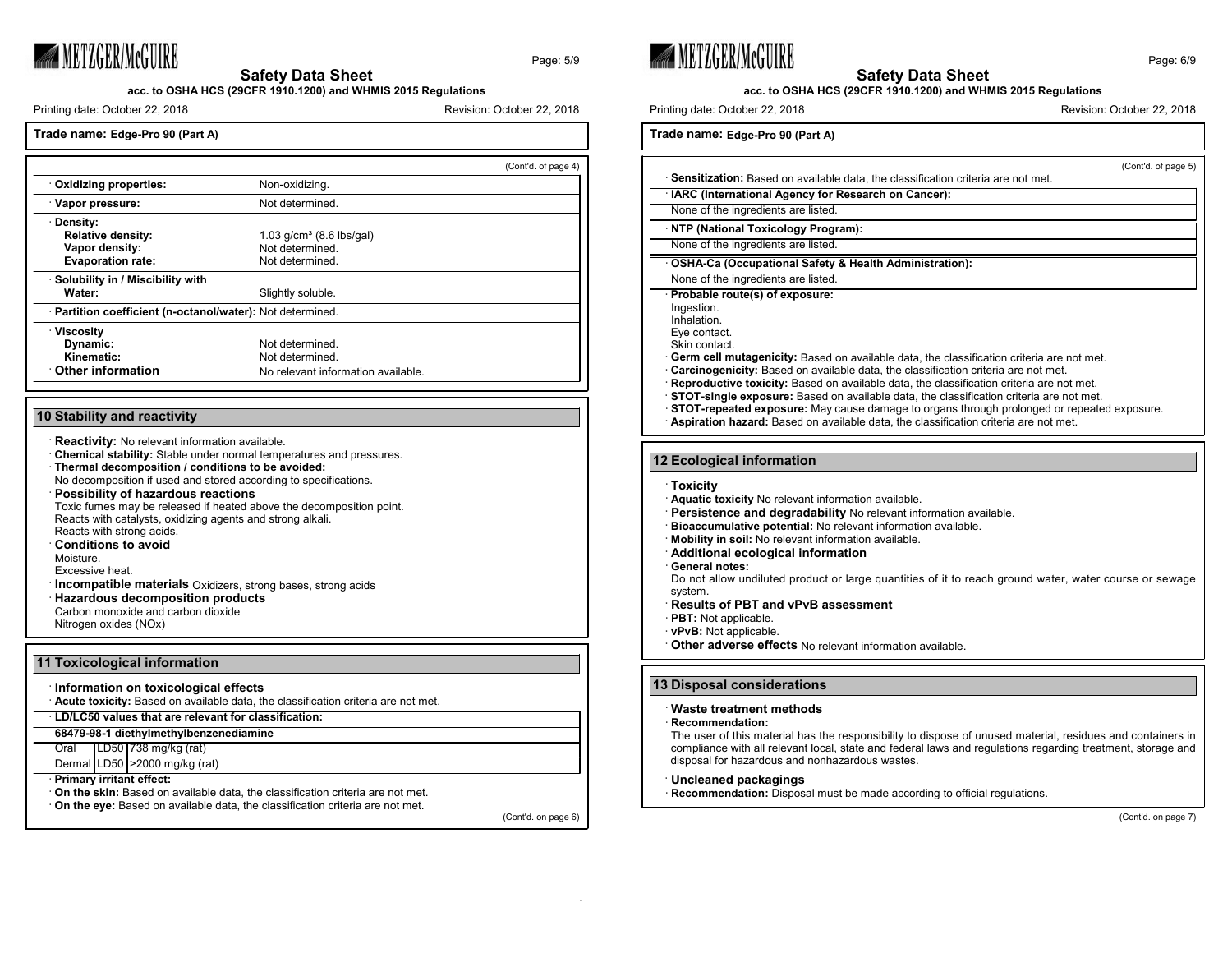

**acc. to OSHA HCS (29CFR 1910.1200) and WHMIS 2015 Regulations**

Printing date: October 22, 2018 **Revision: October 22, 2018** Revision: October 22, 2018

**Trade name: Edge-Pro 90 (Part A)**

(Cont'd. of page 6)

Page: 7/9

| <b>14 Transport information</b>                                                               |                                                                                                                                                                                                                                                |  |
|-----------------------------------------------------------------------------------------------|------------------------------------------------------------------------------------------------------------------------------------------------------------------------------------------------------------------------------------------------|--|
| ∵UN-Number<br>∙ DOT<br>· ADR, IMDG, IATA                                                      | Not regulated.<br><b>UN3082</b>                                                                                                                                                                                                                |  |
| UN proper shipping name<br>· DOT<br>· ADR, IMDG, IATA                                         | Not regulated.<br>ENVIRONMENTALLY HAZARDOUS SUBSTANCE.<br>LIQUID, N.O.S. (diethylmethylbenzenediamine)                                                                                                                                         |  |
| Transport hazard class(es)                                                                    |                                                                                                                                                                                                                                                |  |
| ∙ DOT<br>· Class                                                                              | Not regulated.                                                                                                                                                                                                                                 |  |
| · ADR                                                                                         |                                                                                                                                                                                                                                                |  |
| · Class<br>∙ Label                                                                            | 9 (M6)<br>9                                                                                                                                                                                                                                    |  |
| · IMDG, IATA<br>ՃՒ                                                                            |                                                                                                                                                                                                                                                |  |
| ∙ Class<br>· Label                                                                            | 9<br>9                                                                                                                                                                                                                                         |  |
| · Packing group<br>∙ DOT<br>· ADR, IMDG, IATA                                                 | Not regulated.<br>Ш                                                                                                                                                                                                                            |  |
| <b>Environmental hazards</b><br>· Marine pollutant:                                           | Symbol (fish and tree)                                                                                                                                                                                                                         |  |
| Special precautions for user<br>Danger code (Kemler):<br><b>EMS Number:</b>                   | Warning: Miscellaneous dangerous substances and<br>articles<br>90<br>F-A,S-F                                                                                                                                                                   |  |
| Transport in bulk according to Annex II of<br>MARPOL73/78 and the IBC Code<br>Not applicable. |                                                                                                                                                                                                                                                |  |
| · Transport/Additional information:                                                           | Not regulated when carried in single or combination<br>packaging containing a net quantity of 5 L or less for<br>liquids or 5 kg or less for solids per the following:<br><b>ADR: SP 375</b><br>IMDG: 2.10.2.7<br>IATA: special provision A197 |  |
|                                                                                               | (Cont'd. on page 8)                                                                                                                                                                                                                            |  |



· **DOT**



| · Remarks:                                                        | Transport labeling is not required for non-bulk single<br>package shipments by motor vehicle, rail car or<br>aircraft. Bulk packaging consists of a maximum<br>capacity of greater than 450L (119 gallons) for a liquid<br>and a maximum net mass greater than 400kg (882<br>pounds) for a solid. |
|-------------------------------------------------------------------|---------------------------------------------------------------------------------------------------------------------------------------------------------------------------------------------------------------------------------------------------------------------------------------------------|
|                                                                   |                                                                                                                                                                                                                                                                                                   |
| 15 Regulatory information                                         |                                                                                                                                                                                                                                                                                                   |
| mixture<br>United States (USA)<br>∙SARA                           | Safety, health and environmental regulations/legislation specific for the substance or                                                                                                                                                                                                            |
| Section 302 (extremely hazardous substances):                     |                                                                                                                                                                                                                                                                                                   |
| None of the ingredients are listed.                               |                                                                                                                                                                                                                                                                                                   |
| Section 355 (extremely hazardous substances):                     |                                                                                                                                                                                                                                                                                                   |
| None of the ingredients are listed.                               |                                                                                                                                                                                                                                                                                                   |
| Section 313 (Specific toxic chemical listings):                   |                                                                                                                                                                                                                                                                                                   |
| None of the ingredients are listed.                               |                                                                                                                                                                                                                                                                                                   |
| <b>TSCA (Toxic Substances Control Act)</b>                        |                                                                                                                                                                                                                                                                                                   |
| All ingredients are listed.                                       |                                                                                                                                                                                                                                                                                                   |
| Proposition 65 (California)                                       |                                                                                                                                                                                                                                                                                                   |
| Chemicals known to cause cancer:                                  |                                                                                                                                                                                                                                                                                                   |
| None of the ingredients are listed.                               |                                                                                                                                                                                                                                                                                                   |
| Chemicals known to cause developmental toxicity for females:      |                                                                                                                                                                                                                                                                                                   |
| None of the ingredients are listed.                               |                                                                                                                                                                                                                                                                                                   |
| Chemicals known to cause developmental toxicity for males:        |                                                                                                                                                                                                                                                                                                   |
| None of the ingredients are listed.                               |                                                                                                                                                                                                                                                                                                   |
| Chemicals known to cause developmental toxicity:                  |                                                                                                                                                                                                                                                                                                   |
| None of the ingredients are listed.                               |                                                                                                                                                                                                                                                                                                   |
| <b>EPA (Environmental Protection Agency):</b>                     |                                                                                                                                                                                                                                                                                                   |
| None of the ingredients are listed.                               |                                                                                                                                                                                                                                                                                                   |
| · IARC (International Agency for Research on Cancer):             |                                                                                                                                                                                                                                                                                                   |
| None of the ingredients are listed.                               |                                                                                                                                                                                                                                                                                                   |
| Canadian Domestic Substances List (DSL) (Substances not listed.): |                                                                                                                                                                                                                                                                                                   |
| All ingredients are listed.                                       |                                                                                                                                                                                                                                                                                                   |
|                                                                   |                                                                                                                                                                                                                                                                                                   |

## **16 Other information**

This information is based on our present knowledge. However, this shall not constitute a guarantee for any (Cont'd. on page 9)

(Cont'd. of page 7)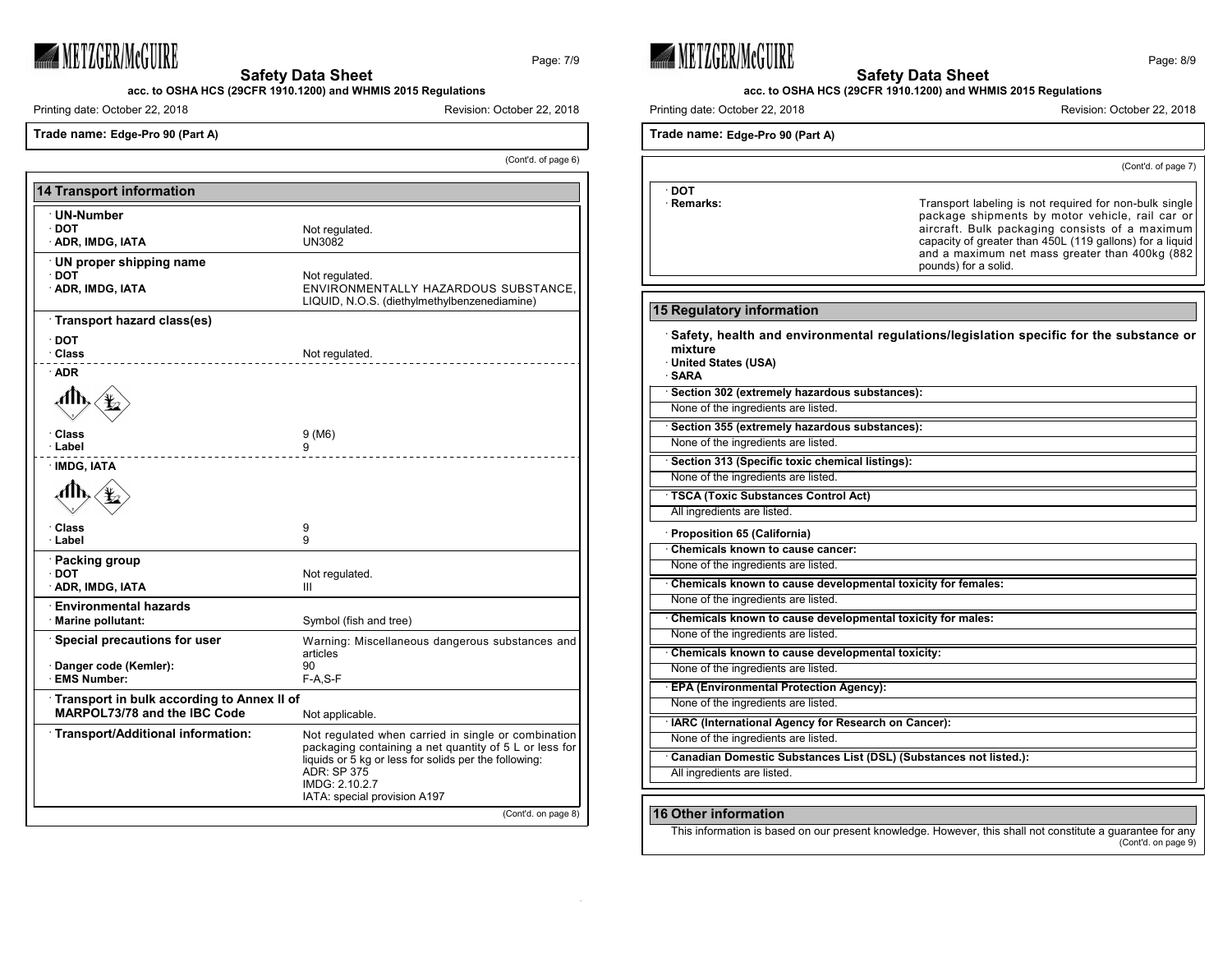# **WETZGER/McGUIRE**

**Safety Data Sheet**

**acc. to OSHA HCS (29CFR 1910.1200) and WHMIS 2015 Regulations**

Printing date: October 22, 2018 **Revision: Campaigneer 22, 2018** Revision: October 22, 2018

## **Trade name: Edge-Pro 90 (Part A)**

(Cont'd. of page 8)

Page: 9/9

specific product features and shall not establish a legally valid contractual relationship.

Toll Free North America 1-888-255-3924 Intl. +01 813-248-0573

#### · **Abbreviations and acronyms:**

Website: www.chemtelinc.com

ADR: European Agreement concerning the International Carriage of Dangerous Goods by Road IMDG: International Maritime Code for Dangerous Goods DOT: US Department of Transportation IATA: International Air Transport Association CAS: Chemical Abstracts Service (division of the American Chemical Society) LC50: Lethal concentration, 50 percent LD50: Lethal dose, 50 percent PBT: Persistant, Bio-accumulable, Toxic vPvB: very Persistent and very Bioaccumulative OSHA: Occupational Safety & Health Administration Acute Tox. 4: Acute toxicity – Category 4 Eye Irrit. 2A: Serious eye damage/eye irritation – Category 2A STOT RE 2: Specific target organ toxicity (repeated exposure) – Category 2 · **Sources** Website, European Chemicals Agency (echa.europa.eu) Website, US EPA Substance Registry Services (ofmpub.epa.gov/sor internet/registry/substreg/home/ overview/home.do) Website, Chemical Abstracts Registry, American Chemical Society (www.cas.org) Patty's Industrial Hygiene, 6th ed., Rose, Vernon, ed. ISBN: 978-0-470-07488-6 Casarett and Doull's Toxicology: The Basic Science of Poisons, 8th Ed., Klaasen, Curtis D., ed., ISBN: 978-0-07-176923-5. Safety Data Sheets, Individual Manufacturers SDS Prepared by: ChemTel Inc. 1305 North Florida Avenue Tampa, Florida USA 33602-2902





## **acc. to OSHA HCS (29CFR 1910.1200) and WHMIS 2015 Regulations**

Printing date: October 22, 2018 **Revision: Printing date: October 22, 2018** Revision: October 22, 2018

**1 Identification**

## · **Product identifier** · **Trade name: Edge-Pro 90 (Part B)** · **Product code:** No other identifiers · **Recommended use and restriction on use** · **Recommended use:** Polyurea joint filler **Restrictions on use:** For Professional Use Only · **Details of the supplier of the Safety Data Sheet**

· **Manufacturer/Supplier:** METZGER/McGUIRE Mailing Address: PO Box 2217 Concord, NH 03302 Shipping Address: 807 Route 3-A Bow, NH 03304 Phone: 603-224-6122 Toll Free: 800-223-6680 Email: info@metzgermcguire.com

#### **Emergency telephone number:**

ChemTel Inc. (800)255-3924 (North America) +1 (813)248-0585 (International)

#### **2 Hazard(s) identification**

#### · **Classification of the substance or mixture**

| Label elements |  |                                                                                               |
|----------------|--|-----------------------------------------------------------------------------------------------|
| STOT RE 2      |  | H373 May cause damage to organs through prolonged or repeated exposure.                       |
|                |  | STOT SE 3 H335 May cause respiratory irritation.                                              |
|                |  | Skin Sens. 1 H317 May cause an allergic skin reaction.                                        |
|                |  | Resp. Sens. 1 H334 May cause allergy or asthma symptoms or breathing difficulties if inhaled. |
|                |  | Eye Irrit. 2A H319 Causes serious eye irritation.                                             |
| Skin Irrit, 2  |  | H315 Causes skin irritation.                                                                  |
|                |  | Acute Tox. 4 H332 Harmful if inhaled.                                                         |
|                |  |                                                                                               |

## · **GHS label elements**

 $\sim$ 

The product is classified and labeled according to the Globally Harmonized System (GHS). · **Hazard pictograms:**



· **Signal word:** Danger · **Hazard statements:** H332 Harmful if inhaled. H315 Causes skin irritation.

(Cont'd. on page 2)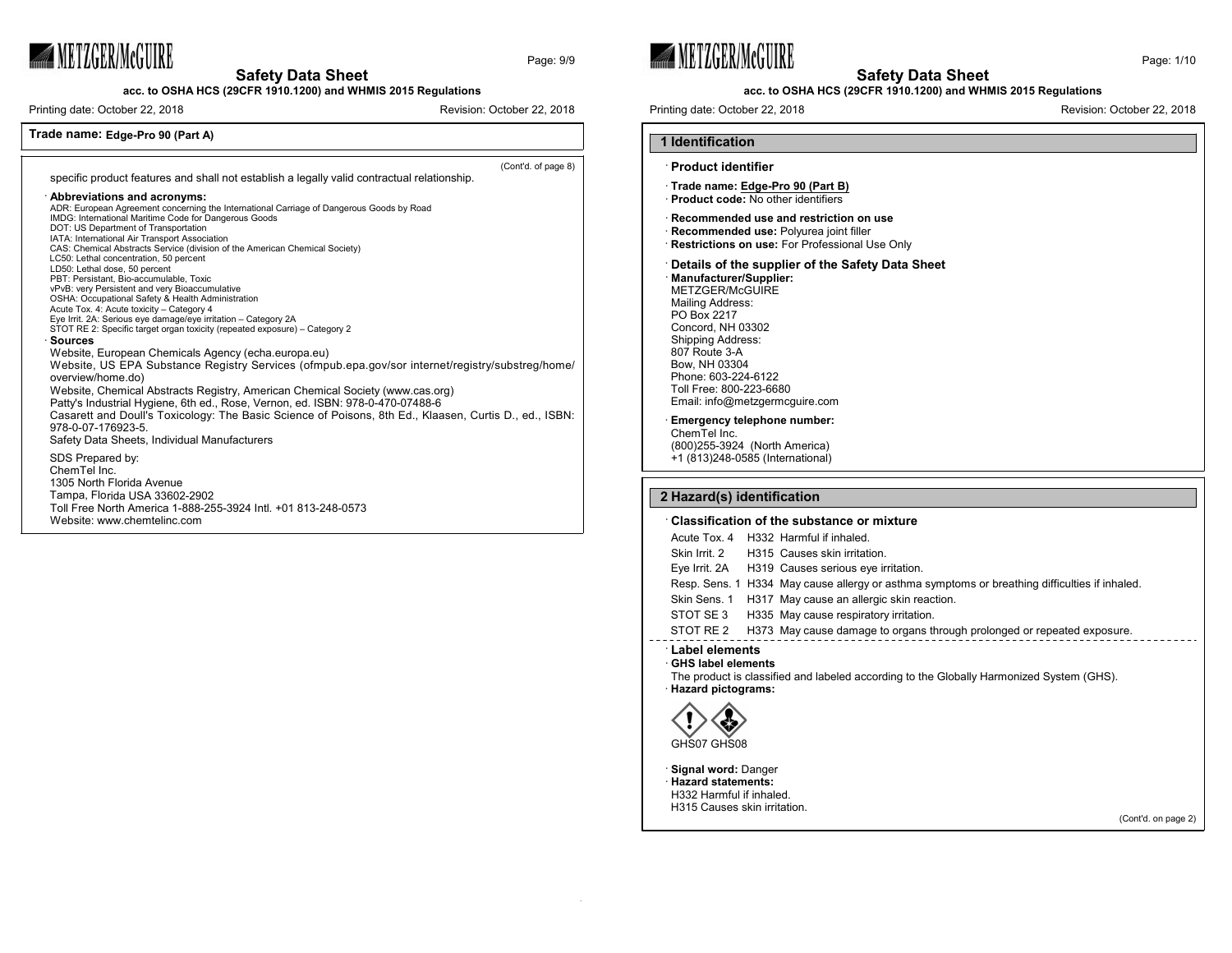

**acc. to OSHA HCS (29CFR 1910.1200) and WHMIS 2015 Regulations**

Printing date: October 22, 2018 **Revision: Campaigneer 22, 2018** Revision: October 22, 2018

Page: 2/10

(Cont'd. of page 1)

## **Trade name: Edge-Pro 90 (Part B)**

H319 Causes serious eye irritation.

H334 May cause allergy or asthma symptoms or breathing difficulties if inhaled. H317 May cause an allergic skin reaction. H335 May cause respiratory irritation. H373 May cause damage to organs through prolonged or repeated exposure. · **Precautionary statements:** P260 Do not breathe mist/vapors/spray.<br>P264 Wash thoroughly after handling. P264 Wash thoroughly after handling.<br>P271 Use only outdoors or in a well-ve P271 Use only outdoors or in a well-ventilated area.<br>P272 Contaminated work clothing must not be allow P272 Contaminated work clothing must not be allowed out of the workplace.<br>P280 Wear protective gloves/protective clothing/eve protection P280 Wear protective gloves/protective clothing/eye protection.<br>P284 **In case of inadequate ventilation** wear respiratory protec P284 [In case of inadequate ventilation] wear respiratory protection.<br>P302+P352 [f on skin: Wash with plenty of soap and water. P302+P352 If on skin: Wash with plenty of soap and water.<br>P304+P340 IF INHALED: Remove person to fresh air and k IF INHALED: Remove person to fresh air and keep comfortable for breathing. P305+P351+P338 IF IN EYES: Rinse cautiously with water for several minutes. Remove contact lenses, if present and easy to do. Continue rinsing. P312 Call a poison center/doctor if you feel unwell.<br>P314 Get medical advice/attention if you feel unwe P314 Get medical advice/attention if you feel unwell. P333+P313 If skin irritation or rash occurs: Get medical advice/attention.<br>P337+P313 If eve irritation persists: Get medical advice/attention. P337+P313 If eye irritation persists: Get medical advice/attention.<br>P342+P311 If experiencing respiratory symptoms: Call a poison c P342+P311 If experiencing respiratory symptoms: Call a poison center/doctor.<br>P362+P364 Take off contaminated clothing and wash it before reuse. P362+P364 Take off contaminated clothing and wash it before reuse.<br>P403+P233 Store in a well-ventilated place. Keep container tightly clos P403+P233 Store in a well-ventilated place. Keep container tightly closed.<br>P405 Store locked up. P405 Store locked up.<br>P501 Dispose of cont Dispose of contents/container in accordance with local/regional/national/international regulations. · **Other hazards** There are no other hazards not otherwise classified that have been identified.

## **3 Composition/information on ingredients**

#### · **Chemical characterization: Mixtures**

| Components:                                                                                                                                                  |           |
|--------------------------------------------------------------------------------------------------------------------------------------------------------------|-----------|
| 101-68-8 4,4'-methylenediphenyl diisocyanate                                                                                                                 | 15-80%    |
| - Communication of RE 2, H373<br>A Resp. Sens. 1, H334; STOT RE 2, H373<br>Acute Tox. 4, H332; Skin Irrit. 2, H315; Eye Irrit. 2A, H319; Skin Sens. 1, H317; |           |
| STOT SE 3, H335                                                                                                                                              |           |
|                                                                                                                                                              |           |
| 26447-40-5   methylenediphenyl diisocyanate                                                                                                                  | $5 - 15%$ |
| Resp. Sens. 1, H334; STOT RE 2, H373                                                                                                                         |           |
| Acute Tox. 4, H332; Skin Irrit. 2, H315; Eye Irrit. 2A, H319; Skin Sens. 1, H317;                                                                            |           |
| STOT SE 3, H335                                                                                                                                              |           |

#### · **Additional information:**

For the listed ingredient(s), the identity and/or exact percentage(s) are being withheld as a trade secret. For the wording of the listed Hazard Statements, refer to section 16.

#### **4 First-aid measures**

· **Description of first aid measures**

(Cont'd. on page 3)



· **After inhalation:**



#### **acc. to OSHA HCS (29CFR 1910.1200) and WHMIS 2015 Regulations**

Printing date: October 22, 2018 **Revision: Printing date: October 22, 2018** Revision: October 22, 2018

**Trade name: Edge-Pro 90 (Part B)**

Supply fresh air and to be sure to call for a doctor. Provide oxygen treatment if affected person has difficulty breathing. In case of irregular breathing or respiratory arrest provide artificial respiration. In case of unconsciousness place patient stably in side position for transportation. · **After skin contact:** Immediately remove any clothing soiled by the product. Immediately wash with water and soap and rinse thoroughly. If skin irritation or rash occurs: Get medical advice/attention. · **After eye contact:** Remove contact lenses if worn. Rinse opened eye for several minutes under running water. If symptoms persist, consult a doctor. · **After swallowing:** Rinse out mouth and then drink plenty of water. Do not induce vomiting; immediately call for medical help. · **Most important symptoms and effects, both acute and delayed:** Asthma attacks Breathing difficulty Coughing Dizziness Allergic reactions May cause respiratory irritation. Irritating to eyes, respiratory system and skin. Gastric or intestinal disorders when ingested. Nausea in case of ingestion. · **Danger:** Danger of impaired breathing. Harmful if inhaled. May cause damage to organs through prolonged or repeated exposure. Suspected of causing cancer. · **Indication of any immediate medical attention and special treatment needed:** Contains 4,4'-methylenediphenyl diisocyanate, methylenediphenyl diisocyanate. May produce an allergic reaction. Severe allergic skin reaction, bronchial spasms and anaphylactic shock are possible. Medical supervision for at least 48 hours. If necessary oxygen respiration treatment. Later observation for pneumonia and pulmonary edema. Treat skin and mucous membrane with antihistamine and corticoid preparations. In cases of irritation to the lungs, initial treatment with cortical steroid inhalants.

## **5 Fire-fighting measures**



(Cont'd. of page 2)

(Cont'd. on page 4)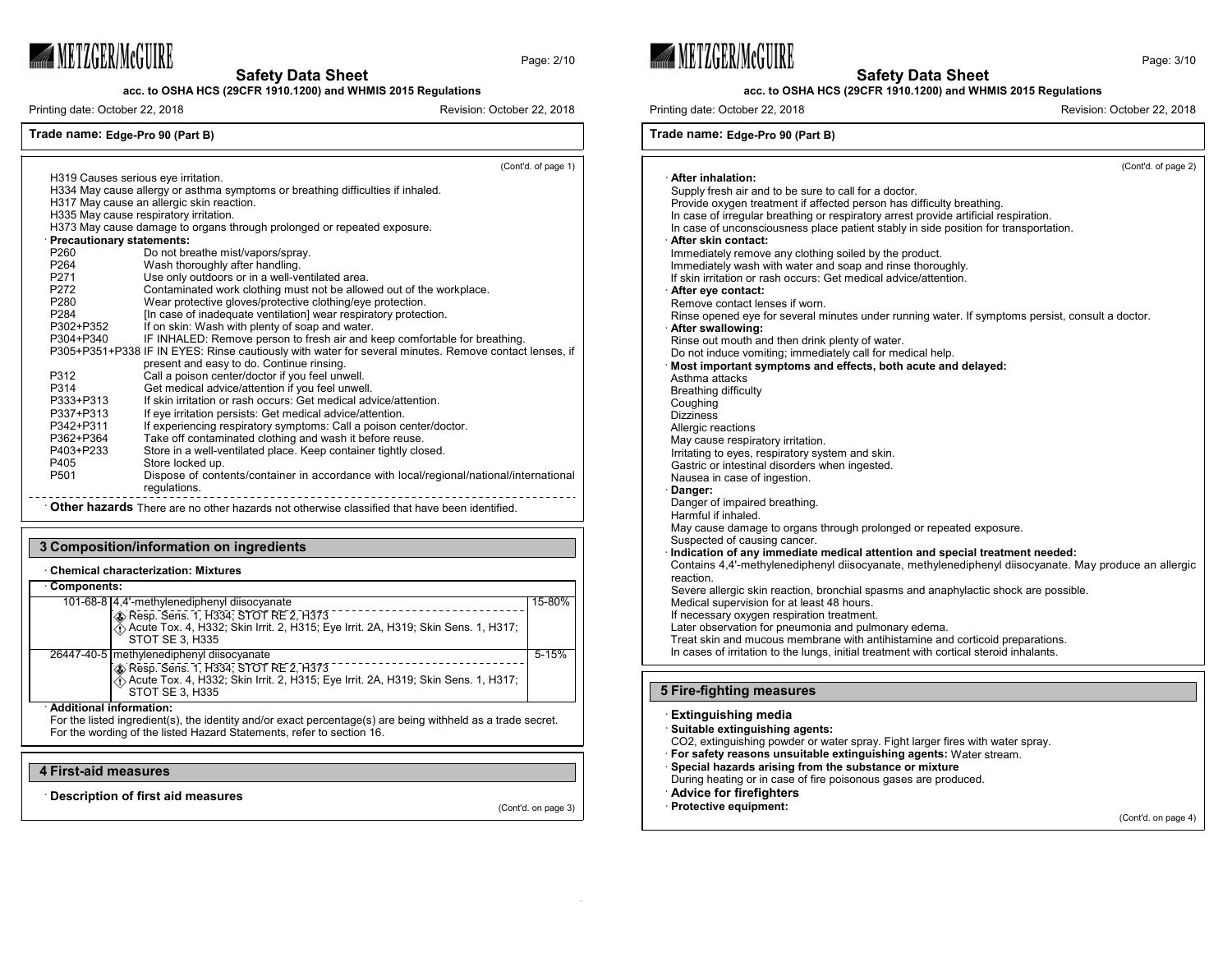

Page: 4/10

**acc. to OSHA HCS (29CFR 1910.1200) and WHMIS 2015 Regulations**

**Safety Data Sheet**

Printing date: October 22, 2018 **Revision: Campaigneer 22, 2018** Revision: October 22, 2018

**Trade name: Edge-Pro 90 (Part B)**

(Cont'd. of page 3)

Wear self-contained respiratory protective device. Do not inhale explosion gases or combustion gases.

Wear fully protective suit.

· **Additional information:** Cool endangered receptacles with water spray.

#### **6 Accidental release measures**

## · **Personal precautions, protective equipment and emergency procedures**

Use respiratory protective device against the effects of fumes/dust/aerosol.

Wear protective equipment. Keep unprotected persons away. Ensure adequate ventilation.

Isolate area and prevent access.

## · **Environmental precautions**

Do not allow undiluted product or large quantities of it to reach ground water, water course or sewage system.

## · **Methods and material for containment and cleaning up**

Absorb with liquid-binding material (sand, diatomite, acid binders, universal binders, sawdust). Send for recovery or disposal in suitable receptacles.

#### **Reference to other sections**

See Section 7 for information on safe handling.

See Section 8 for information on personal protection equipment. See Section 13 for disposal information.

## **7 Handling and storage**

#### · **Handling**

- · **Precautions for safe handling:**
- Prevent formation of aerosols.
- Avoid splashes or spray in enclosed areas.
- Use only in well ventilated areas.
- · **Information about protection against explosions and fires:** Keep respiratory protective device available.
- · **Conditions for safe storage, including any incompatibilities**
- · **Requirements to be met by storerooms and receptacles:**
- Avoid storage near extreme heat, ignition sources or open flame. · **Information about storage in one common storage facility:**
- Store away from foodstuffs.
- Store away from oxidizers, strong acids, strong bases.
- · **Further information about storage conditions:**
- Keep containers tightly sealed.
- Protect from humidity and water.

**Specific end use(s)** No relevant information available.

#### **8 Exposure controls/personal protection**

· **Control parameters**

(Cont'd. on page 5)







Printing date: October 22, 2018 **Revision: Printing date: October 22, 2018** Revision: October 22, 2018

## **Trade name: Edge-Pro 90 (Part B)**

|                                                                                                                                                                                                                                                                                                                                                                                                                                                                                                                                                                    | (Cont'd. of page 4)                                                                                                           |  |
|--------------------------------------------------------------------------------------------------------------------------------------------------------------------------------------------------------------------------------------------------------------------------------------------------------------------------------------------------------------------------------------------------------------------------------------------------------------------------------------------------------------------------------------------------------------------|-------------------------------------------------------------------------------------------------------------------------------|--|
|                                                                                                                                                                                                                                                                                                                                                                                                                                                                                                                                                                    | Components with limit values that require monitoring at the workplace:                                                        |  |
|                                                                                                                                                                                                                                                                                                                                                                                                                                                                                                                                                                    | 101-68-8 4,4'-methylenediphenyl diisocyanate                                                                                  |  |
| PEL (USA)                                                                                                                                                                                                                                                                                                                                                                                                                                                                                                                                                          | Ceiling limit value: 0.2 mg/m <sup>3</sup> , 0.02 ppm                                                                         |  |
| REL (USA)                                                                                                                                                                                                                                                                                                                                                                                                                                                                                                                                                          | Long-term value: $0.05$ mg/m <sup>3</sup> , $0.005$ ppm<br>Ceiling limit value: 0.2* mg/m <sup>3</sup> , 0.02* ppm<br>*10-min |  |
| TLV (USA)                                                                                                                                                                                                                                                                                                                                                                                                                                                                                                                                                          | Long-term value: $0.051$ mg/m <sup>3</sup> , $0.005$ ppm                                                                      |  |
| EL (Canada)                                                                                                                                                                                                                                                                                                                                                                                                                                                                                                                                                        | Long-term value: 0.005 ppm<br>Ceiling limit value: 0.01 ppm<br>Skin; S(R)                                                     |  |
| EV (Canada)                                                                                                                                                                                                                                                                                                                                                                                                                                                                                                                                                        | Long-term value: 0.005 ppm<br>Ceiling limit value: 0.02 ppm                                                                   |  |
|                                                                                                                                                                                                                                                                                                                                                                                                                                                                                                                                                                    | LMPE (Mexico) Long-term value: 0.005 ppm                                                                                      |  |
|                                                                                                                                                                                                                                                                                                                                                                                                                                                                                                                                                                    | 26447-40-5 methylenediphenyl diisocyanate                                                                                     |  |
| EL (Canada)                                                                                                                                                                                                                                                                                                                                                                                                                                                                                                                                                        | Long-term value: 0.005 ppm<br>Ceiling limit value: 0.01 ppm<br>S                                                              |  |
| General protective and hygienic measures:<br>The usual precautionary measures for handling chemicals should be followed.<br>Keep away from foodstuffs, beverages and feed.<br>Immediately remove all soiled and contaminated clothing.<br>Wash hands before breaks and at the end of work.<br>Avoid breathing mist, vapors, or spray.<br>Avoid contact with the eyes and skin.<br><b>Engineering controls:</b> No relevant information available.<br>· Breathing equipment:<br>Combined Organic Vapor and Particulate Respirator is recommended for use during all |                                                                                                                               |  |
| processing activities.<br>Protection of hands:                                                                                                                                                                                                                                                                                                                                                                                                                                                                                                                     |                                                                                                                               |  |
|                                                                                                                                                                                                                                                                                                                                                                                                                                                                                                                                                                    |                                                                                                                               |  |
| Protective gloves                                                                                                                                                                                                                                                                                                                                                                                                                                                                                                                                                  |                                                                                                                               |  |
| The glove material has to be impermeable and resistant to the product/ the substance/ the preparation.<br>Eve protection:                                                                                                                                                                                                                                                                                                                                                                                                                                          |                                                                                                                               |  |
| Safety glasses                                                                                                                                                                                                                                                                                                                                                                                                                                                                                                                                                     |                                                                                                                               |  |
| Follow relevant national guidelines concerning the use of protective eyewear.                                                                                                                                                                                                                                                                                                                                                                                                                                                                                      |                                                                                                                               |  |

**Body protection: Protective work clothing** 

· **Limitation and supervision of exposure into the environment** No relevant information available.

(Cont'd. on page 6)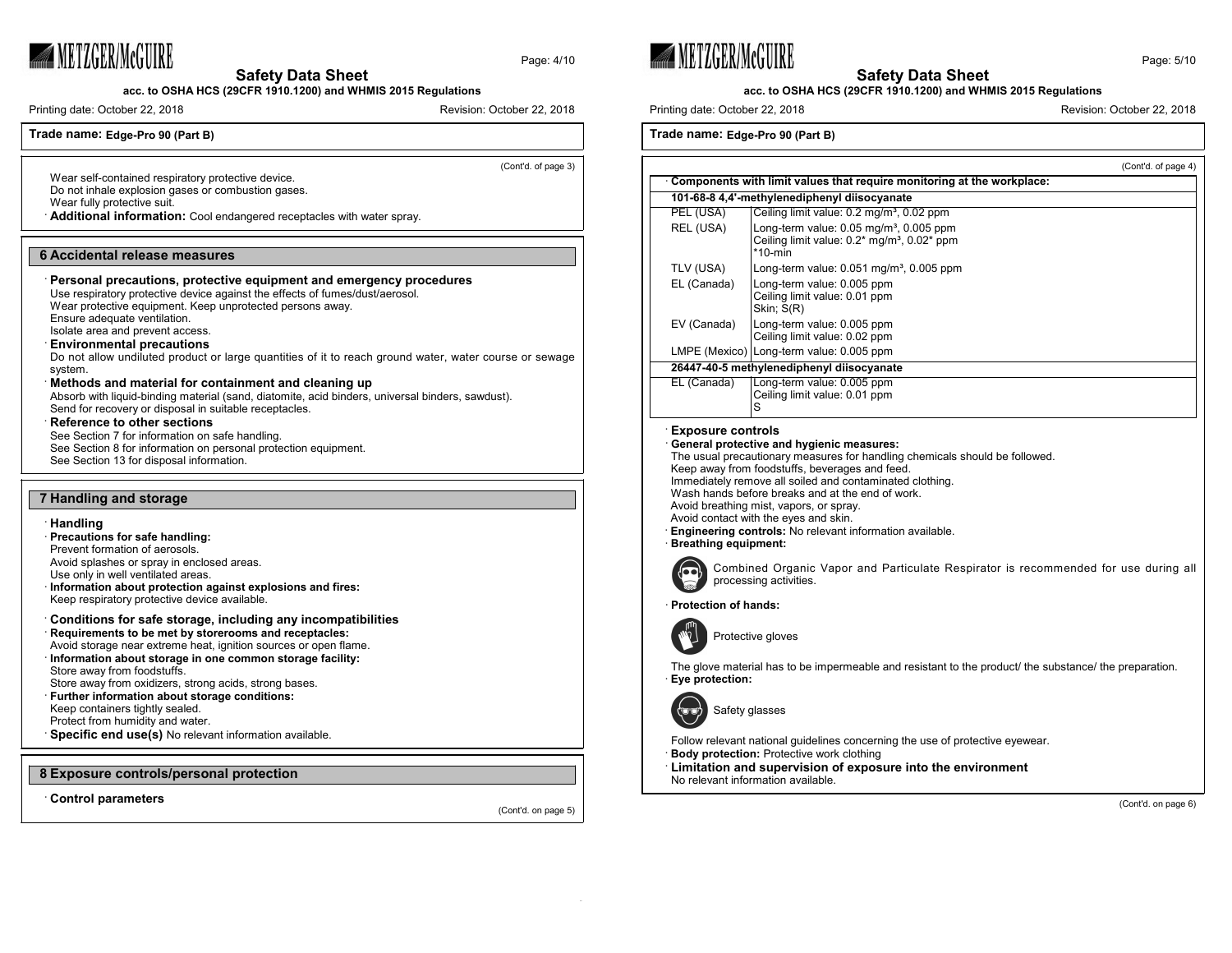# METZGER/McGUIRE

Page: 6/10

**Safety Data Sheet**

**acc. to OSHA HCS (29CFR 1910.1200) and WHMIS 2015 Regulations**

Printing date: October 22, 2018 **Revision: October 22, 2018** Revision: October 22, 2018

**Trade name: Edge-Pro 90 (Part B)**

(Cont'd. of page 5)

| 9 Physical and chemical properties                         |                                               |  |  |
|------------------------------------------------------------|-----------------------------------------------|--|--|
| Information on basic physical and chemical properties      |                                               |  |  |
| · Appearance:                                              |                                               |  |  |
| Form:                                                      | Liquid                                        |  |  |
| Color:                                                     | Clear                                         |  |  |
| · Odor:<br>· Odor threshold:                               | Faint, aromatic<br>Not determined.            |  |  |
|                                                            |                                               |  |  |
| · pH-value:                                                | Not determined.                               |  |  |
| · Melting point/Melting range:                             | $<$ 0 °C (<32 °F)                             |  |  |
| Boiling point/Boiling range:                               | >200 °C (>392 °F)                             |  |  |
| · Flash point:                                             | >200 °C (>392 °F)                             |  |  |
| · Flammability (solid, gaseous):                           | Not applicable.                               |  |  |
| · Auto-ignition temperature:                               | Not determined.                               |  |  |
| · Decomposition temperature:                               | Not determined.                               |  |  |
| Danger of explosion:                                       | Product does not present an explosion hazard. |  |  |
| <b>Explosion limits</b>                                    |                                               |  |  |
| Lower:                                                     | Not determined.                               |  |  |
| Upper:                                                     | Not determined.                               |  |  |
| Oxidizing properties:                                      | Not determined.                               |  |  |
| · Vapor pressure:                                          | Not determined.                               |  |  |
| · Density:                                                 |                                               |  |  |
| Relative density at 20 °C (68 °F):                         | 1.10 $q/cm^3$ (9.18 lbs/gal)                  |  |  |
| Vapor density:                                             | Not determined.                               |  |  |
| <b>Evaporation rate:</b>                                   | Not determined.                               |  |  |
| · Solubility in / Miscibility with                         |                                               |  |  |
| Water:                                                     | Slowly reacts with water.                     |  |  |
| · Partition coefficient (n-octanol/water): Not determined. |                                               |  |  |
| · Viscosity                                                |                                               |  |  |
| Dynamic:                                                   | Not determined.                               |  |  |
| Kinematic:                                                 | Not determined.                               |  |  |
| Other information                                          | No relevant information available.            |  |  |

## **10 Stability and reactivity**

· **Reactivity:** No relevant information available.

· **Chemical stability:** Stable under normal temperatures and pressures.

· **Thermal decomposition / conditions to be avoided:**

No decomposition if used and stored according to specifications.

· **Possibility of hazardous reactions**

Toxic fumes may be released if heated above the decomposition point. Reacts with alcohols, amines, aqueous acids and alkalis.

(Cont'd. on page 7)



**11** 



## **acc. to OSHA HCS (29CFR 1910.1200) and WHMIS 2015 Regulations**

Printing date: October 22, 2018 **Revision: October 22, 2018** Revision: October 22, 2018

**Trade name: Edge-Pro 90 (Part B)**

| ade name: Edge-Pro 90 (Part B)                                                                                                                                                                                                                                                                                                                                                                                                                                                                                                                                                             |
|--------------------------------------------------------------------------------------------------------------------------------------------------------------------------------------------------------------------------------------------------------------------------------------------------------------------------------------------------------------------------------------------------------------------------------------------------------------------------------------------------------------------------------------------------------------------------------------------|
| (Cont'd. of page 6)<br>Reacts with strong oxidizing agents.<br>Exothermic reaction.<br><b>Conditions to avoid Excessive heat.</b><br><b>Incompatible materials</b> Oxidizers, strong bases, strong acids<br><b>Hazardous decomposition products</b><br>Carbon monoxide and carbon dioxide<br>Nitrogen oxides (NOx)<br>Hydrogen cyanide (prussic acid)<br>Isocyanate                                                                                                                                                                                                                        |
| <b>Toxicological information</b>                                                                                                                                                                                                                                                                                                                                                                                                                                                                                                                                                           |
| Information on toxicological effects<br>Acute toxicity: Harmful if inhaled.                                                                                                                                                                                                                                                                                                                                                                                                                                                                                                                |
| LD/LC50 values that are relevant for classification:                                                                                                                                                                                                                                                                                                                                                                                                                                                                                                                                       |
| 101-68-8 4,4'-methylenediphenyl diisocyanate                                                                                                                                                                                                                                                                                                                                                                                                                                                                                                                                               |
| Oral LD50 2200 mg/kg (mouse)                                                                                                                                                                                                                                                                                                                                                                                                                                                                                                                                                               |
| <b>Primary irritant effect:</b><br><b>On the skin:</b> Irritant to skin and mucous membranes.<br>On the eye: Irritating effect.                                                                                                                                                                                                                                                                                                                                                                                                                                                            |
| Sensitization: May cause sensitisation by inhalation and skin contact.                                                                                                                                                                                                                                                                                                                                                                                                                                                                                                                     |
| IARC (International Agency for Research on Cancer):                                                                                                                                                                                                                                                                                                                                                                                                                                                                                                                                        |
| None of the ingredients are listed.                                                                                                                                                                                                                                                                                                                                                                                                                                                                                                                                                        |
| <b>NTP (National Toxicology Program):</b>                                                                                                                                                                                                                                                                                                                                                                                                                                                                                                                                                  |
| None of the ingredients are listed.                                                                                                                                                                                                                                                                                                                                                                                                                                                                                                                                                        |
| OSHA-Ca (Occupational Safety & Health Administration):                                                                                                                                                                                                                                                                                                                                                                                                                                                                                                                                     |
| None of the ingredients are listed.<br>Probable route(s) of exposure:                                                                                                                                                                                                                                                                                                                                                                                                                                                                                                                      |
| Ingestion.<br>Inhalation.<br>Eye contact.<br>Skin contact.<br>Germ cell mutagenicity: Based on available data, the classification criteria are not met.<br>Carcinogenicity: Based on available data, the classification criteria are not met.<br>Reproductive toxicity: Based on available data, the classification criteria are not met.<br>STOT-single exposure: May cause respiratory irritation.<br>STOT-repeated exposure: May cause damage to organs through prolonged or repeated exposure.<br>Aspiration hazard: Based on available data, the classification criteria are not met. |

## **12 Ecological information**

· **Toxicity**

· **Aquatic toxicity** No relevant information available.

- · **Persistence and degradability** No relevant information available.
- · **Bioaccumulative potential:** No relevant information available.

(Cont'd. on page 8)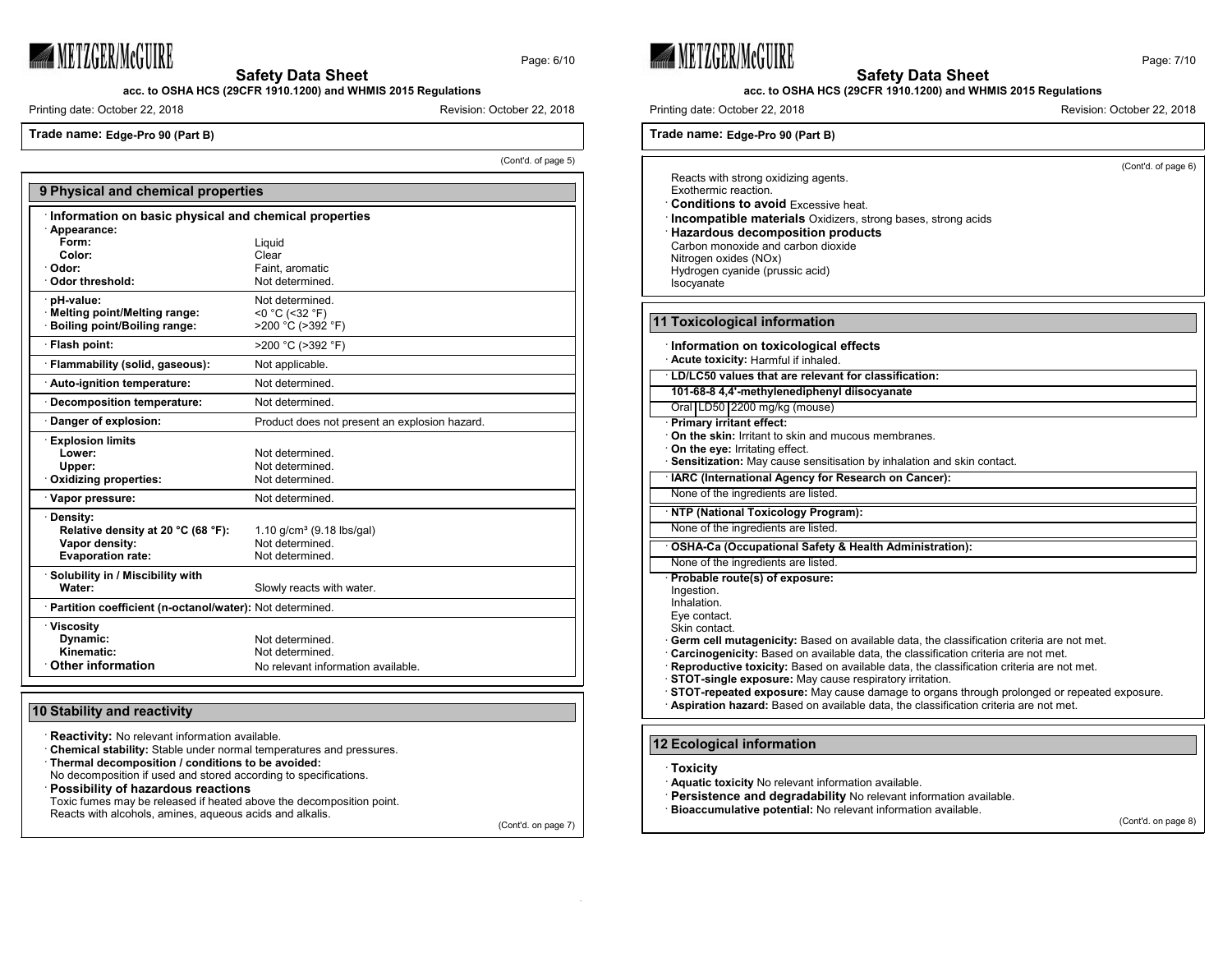

Page: 8/10

**METZGERIMCGUIRE** 

Page: 9/10

#### **Safety Data Sheet acc. to OSHA HCS (29CFR 1910.1200) and WHMIS 2015 Regulations**

Printing date: October 22, 2018 **Revision: Campaigneer 22, 2018** Revision: October 22, 2018

## **Trade name: Edge-Pro 90 (Part B)**

(Cont'd. of page 7)

- · **Mobility in soil:** No relevant information available.
- · **Additional ecological information**

· **General notes:**

Do not allow undiluted product or large quantities of it to reach ground water, water course or sewage system.

**Safety Data Sheet acc. to OSHA HCS (29CFR 1910.1200) and WHMIS 2015 Regulations**

- · **Results of PBT and vPvB assessment**
- · **PBT:** Not applicable.

· **vPvB:** Not applicable.

· **Other adverse effects** No relevant information available.

#### **13 Disposal considerations**

#### · **Waste treatment methods**

#### · **Recommendation:**

Can be disposed of with household garbage after solidification following consultation with the waste disposal facility operator and the pertinent authorities and adhering to the necessary technical regulations. The user of this material has the responsibility to dispose of unused material, residues and containers in compliance with all relevant local, state and federal laws and regulations regarding treatment, storage and disposal for hazardous and nonhazardous wastes.

#### · **Uncleaned packagings**

· **Recommendation:** Disposal must be made according to official regulations.

| <b>14 Transport information</b>                                            |                 |
|----------------------------------------------------------------------------|-----------------|
| · UN-Number<br>· DOT, ADR, ADN, IMDG, IATA                                 | Not regulated.  |
| UN proper shipping name<br>· DOT, ADR, IMDG, IATA                          | Not regulated.  |
| Transport hazard class(es)                                                 |                 |
| · DOT, ADR, IMDG, IATA<br>· Class                                          | Not regulated.  |
| · Packing group<br>DOT, ADR, IMDG, IATA                                    | Not regulated.  |
| <b>Environmental hazards</b><br>· Marine pollutant:                        | No.             |
| · Special precautions for user                                             | Not applicable. |
| Transport in bulk according to Annex II of<br>MARPOL73/78 and the IBC Code | Not applicable. |
|                                                                            |                 |
| 15 Regulatory information                                                  |                 |

(Cont'd. on page 9)

| Printing date: October 22, 2018                                                                                                         | Revision: October 22, 2018 |
|-----------------------------------------------------------------------------------------------------------------------------------------|----------------------------|
| Trade name: Edge-Pro 90 (Part B)                                                                                                        |                            |
|                                                                                                                                         | (Cont'd. of page 8)        |
| Safety, health and environmental regulations/legislation specific for the substance or<br>mixture<br>United States (USA)<br><b>SARA</b> |                            |
| Section 302 (extremely hazardous substances):                                                                                           |                            |
| None of the ingredients are listed.                                                                                                     |                            |
| Section 355 (extremely hazardous substances):                                                                                           |                            |
| None of the ingredients are listed.                                                                                                     |                            |
| Section 313 (Specific toxic chemical listings):<br>101-68-8 4,4'-methylenediphenyl diisocyanate                                         |                            |
| TSCA (Toxic Substances Control Act)                                                                                                     |                            |

All ingredients are listed.

╞

E

|  |  |  | Proposition 65 (California) |
|--|--|--|-----------------------------|
|  |  |  |                             |

| Chemicals known to cause cancer:                                  |        |
|-------------------------------------------------------------------|--------|
| None of the ingredients are listed.                               |        |
| Chemicals known to cause developmental toxicity for females:      |        |
| None of the ingredients are listed.                               |        |
| Chemicals known to cause developmental toxicity for males:        |        |
| None of the ingredients are listed.                               |        |
| Chemicals known to cause developmental toxicity:                  |        |
| None of the ingredients are listed.                               |        |
| <b>EPA (Environmental Protection Agency):</b>                     |        |
| 101-68-8 4.4'-methylenediphenyl diisocyanate                      | D, CBD |
| · IARC (International Agency for Research on Cancer):             |        |
| None of the ingredients are listed.                               |        |
| Canadian Domestic Substances List (DSL) (Substances not listed.): |        |
| All ingredients are listed.                                       |        |

## **16 Other information**

This information is based on our present knowledge. However, this shall not constitute a guarantee for any specific product features and shall not establish a legally valid contractual relationship.

## · **Abbreviations and acronyms:**

ADR: European Agreement concerning the International Carriage of Dangerous Goods by Road IMDG: International Maritime Code for Dangerous Goods DOT: US Department of Transportation IATA: International Air Transport Association CAS: Chemical Abstracts Service (division of the American Chemical Society) LC50: Lethal concentration, 50 percent LD50: Lethal dose, 50 percent PBT: Persistant, Bio-accumulable, Toxic vPvB: very Persistent and very Bioaccumulative OSHA: Occupational Safety & Health Administration Acute Tox. 4: Acute toxicity – Category 4 Skin Irrit. 2: Skin corrosion/irritation – Category 2

(Cont'd. on page 10)